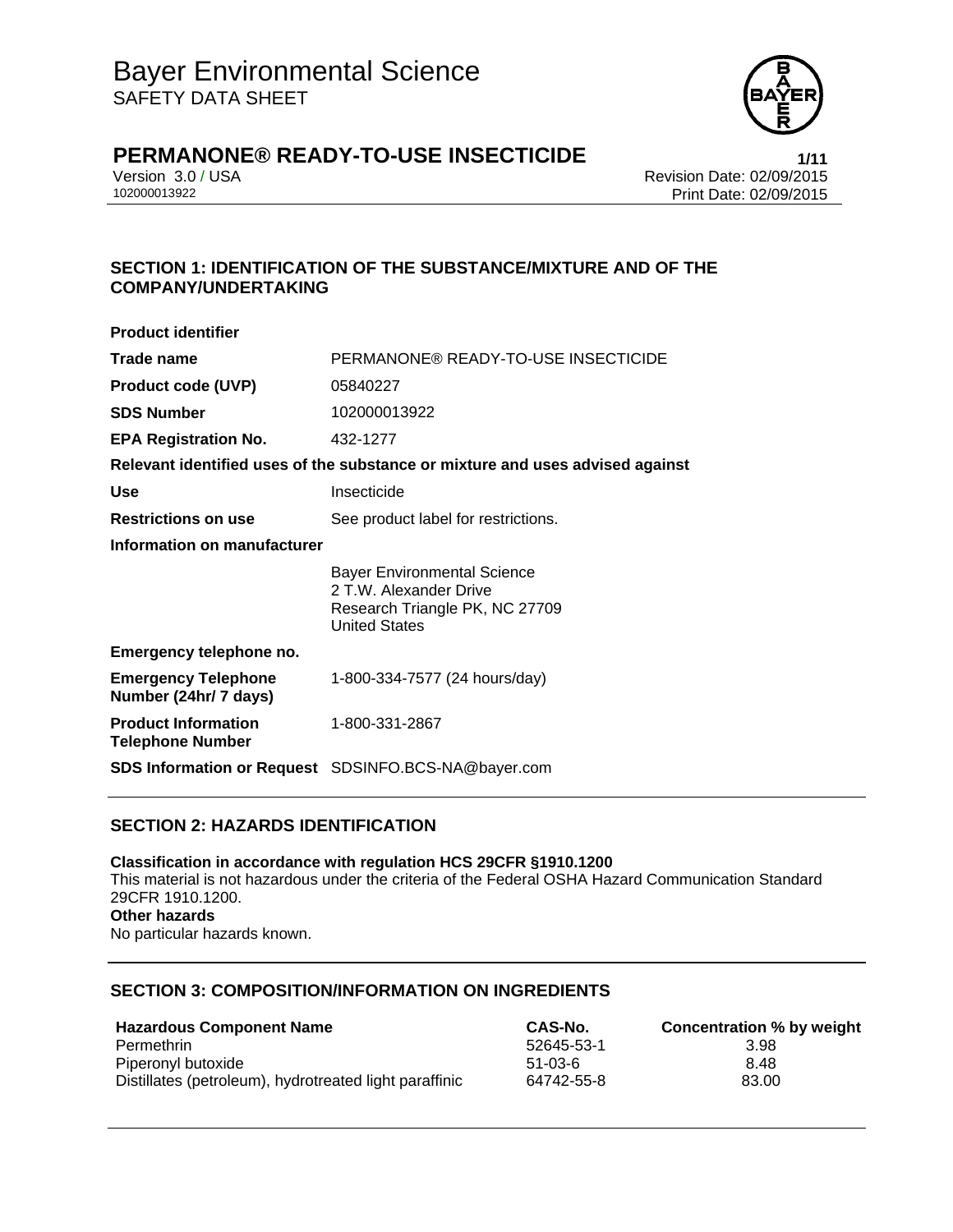

Version 3.0 / USA Revision Date: 02/09/2015<br>102000013922 Print Date: 02/09/2015 Print Date: 02/09/2015

## **SECTION 4: FIRST AID MEASURES**

| <b>Description of first aid measures</b>                                   |                                                                                                                                                                                                                                                                                                           |  |
|----------------------------------------------------------------------------|-----------------------------------------------------------------------------------------------------------------------------------------------------------------------------------------------------------------------------------------------------------------------------------------------------------|--|
| <b>General advice</b>                                                      | When possible, have the product container or label with you when<br>calling a poison control center or doctor or going for treatment.                                                                                                                                                                     |  |
| <b>Inhalation</b>                                                          | Move to fresh air. If person is not breathing, call 911 or an ambulance,<br>then give artificial respiration, preferably mouth-to-mouth if possible. Call<br>a physician or poison control center immediately.                                                                                            |  |
| <b>Skin contact</b>                                                        | Take off contaminated clothing and shoes immediately. Wash off<br>immediately with plenty of water for at least 15 minutes. Call a physician<br>or poison control center immediately.                                                                                                                     |  |
| Eye contact                                                                | Hold eye open and rinse slowly and gently with water for 15-20 minutes.<br>Remove contact lenses, if present, after the first 5 minutes, then<br>continue rinsing eye. Call a physician or poison control center<br>immediately.                                                                          |  |
| Ingestion                                                                  | Call a physician or poison control center immediately. Rinse out mouth<br>and give water in small sips to drink. DO NOT induce vomiting unless<br>directed to do so by a physician or poison control center. Never give<br>anything by mouth to an unconscious person. Do not leave victim<br>unattended. |  |
| Most important symptoms and effects, both acute and delayed                |                                                                                                                                                                                                                                                                                                           |  |
| <b>Symptoms</b>                                                            | To date no symptoms are known.                                                                                                                                                                                                                                                                            |  |
| Indication of any immediate medical attention and special treatment needed |                                                                                                                                                                                                                                                                                                           |  |
| <b>Risks</b>                                                               | Contains hydrocarbon solvents. May pose an aspiration pneumonia<br>hazard.                                                                                                                                                                                                                                |  |
|                                                                            | This product contains a pyrethroid.                                                                                                                                                                                                                                                                       |  |
| <b>Treatment</b>                                                           | Appropriate supportive and symptomatic treatment as indicated by the<br>patient's condition is recommended. There is no specific antidote.                                                                                                                                                                |  |

## **SECTION 5: FIREFIGHTING MEASURES**

| <b>Extinguishing media</b>                                  |                                                                                                             |
|-------------------------------------------------------------|-------------------------------------------------------------------------------------------------------------|
| <b>Suitable</b>                                             | Carbon dioxide (CO2), Dry chemical, Foam, Water                                                             |
| Unsuitable                                                  | None known.                                                                                                 |
| Special hazards arising<br>from the substance or<br>mixture | Dangerous gases are evolved in the event of a fire.                                                         |
| <b>Advice for firefighters</b>                              |                                                                                                             |
| <b>Special protective</b><br>equipment for fire-fighters    | Firefighters should wear NIOSH approved self-contained breathing<br>apparatus and full protective clothing. |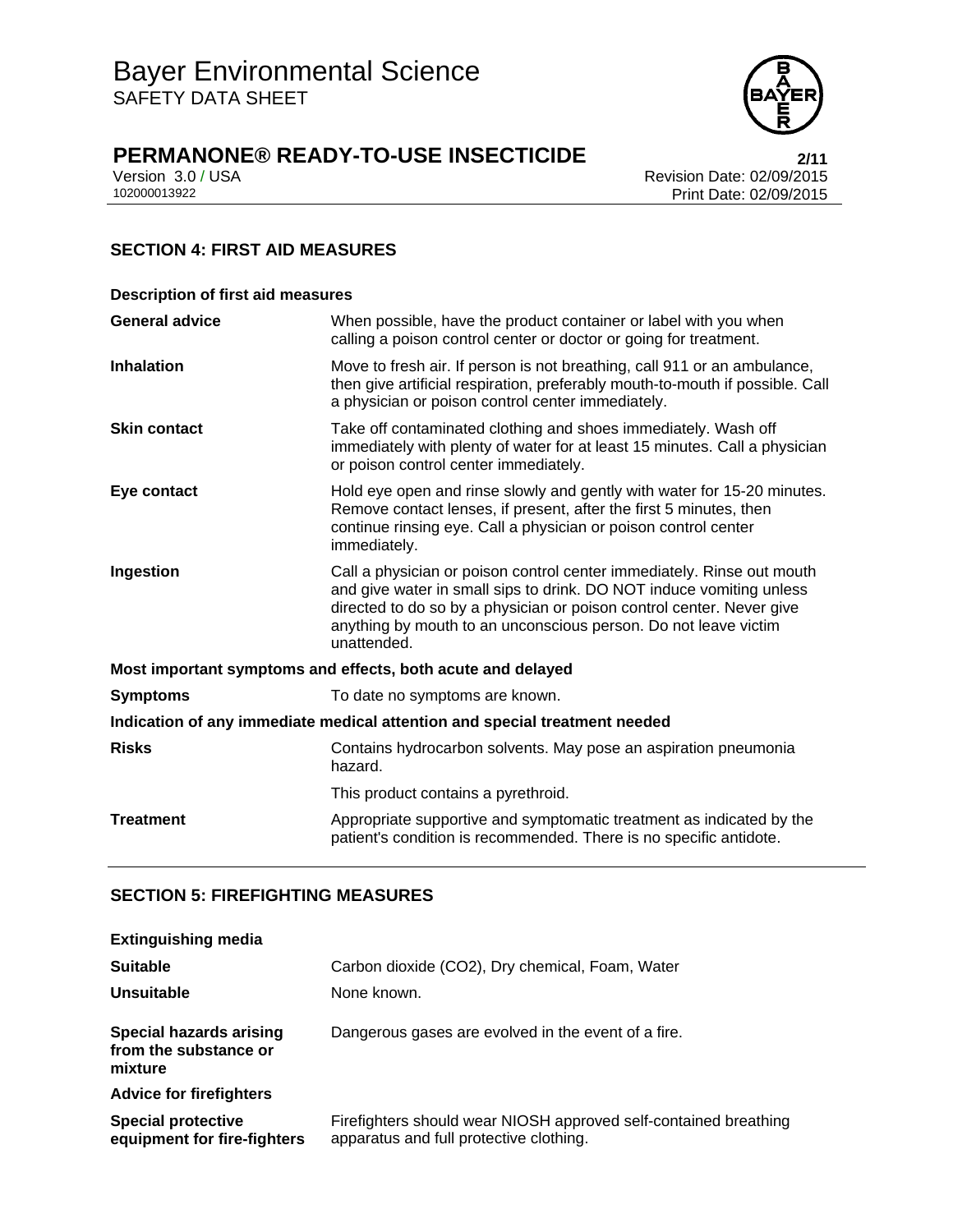

## **PERMANONE® READY-TO-USE INSECTICIDE 3/11**

Version 3.0 / USA Revision Date: 02/09/2015 Print Date: 02/09/2015

| <b>Further information</b>                            | Keep out of smoke. Fight fire from upwind position. Cool closed<br>containers exposed to fire with water spray. Do not allow run-off from<br>fire fighting to enter drains or water courses. |
|-------------------------------------------------------|----------------------------------------------------------------------------------------------------------------------------------------------------------------------------------------------|
| <b>Flash point</b><br><b>Autoignition temperature</b> | >93.3 °C<br>no data available                                                                                                                                                                |
| <b>Lower explosion limit</b>                          | no data available                                                                                                                                                                            |
| <b>Upper explosion limit</b>                          | no data available                                                                                                                                                                            |
| <b>Explosivity</b>                                    | not applicable                                                                                                                                                                               |

## **SECTION 6: ACCIDENTAL RELEASE MEASURES**

#### **Personal precautions, protective equipment and emergency procedures**

| <b>Precautions</b>                                    | Keep unauthorized people away. Isolate hazard area. Avoid contact<br>with spilled product or contaminated surfaces.                                                                                                                                                                            |
|-------------------------------------------------------|------------------------------------------------------------------------------------------------------------------------------------------------------------------------------------------------------------------------------------------------------------------------------------------------|
| Methods and materials for containment and cleaning up |                                                                                                                                                                                                                                                                                                |
| Methods for cleaning up                               | Soak up with inert absorbent material (e.g. sand, silica gel, acid binder,<br>universal binder, sawdust). Collect and transfer the product into a<br>properly labelled and tightly closed container. Clean contaminated<br>floors and objects thoroughly, observing environmental regulations. |
| <b>Additional advice</b>                              | Use personal protective equipment. Do not allow to enter soil,<br>waterways or waste water canal.                                                                                                                                                                                              |
| Reference to other sections                           | Information regarding safe handling, see section 7.<br>Information regarding personal protective equipment, see section 8.<br>Information regarding waste disposal, see section 13.                                                                                                            |

#### **SECTION 7: HANDLING AND STORAGE**

#### **Precautions for safe handling Advice on safe handling** Use only in area provided with appropriate exhaust ventilation. Handle and open container in a manner as to prevent spillage. **Advice on protection against fire and explosion** Keep away from heat and sources of ignition. **Hygiene measures** Wash hands thoroughly with soap and water after handling and before eating, drinking, chewing gum, using tobacco, using the toilet or applying cosmetics. Remove Personal Protective Equipment (PPE) immediately after handling this product. Before removing gloves clean them with soap and water. Remove soiled clothing immediately and clean thoroughly before using again. Wash thoroughly and put on clean clothing.

**Conditions for safe storage, including any incompatibilities**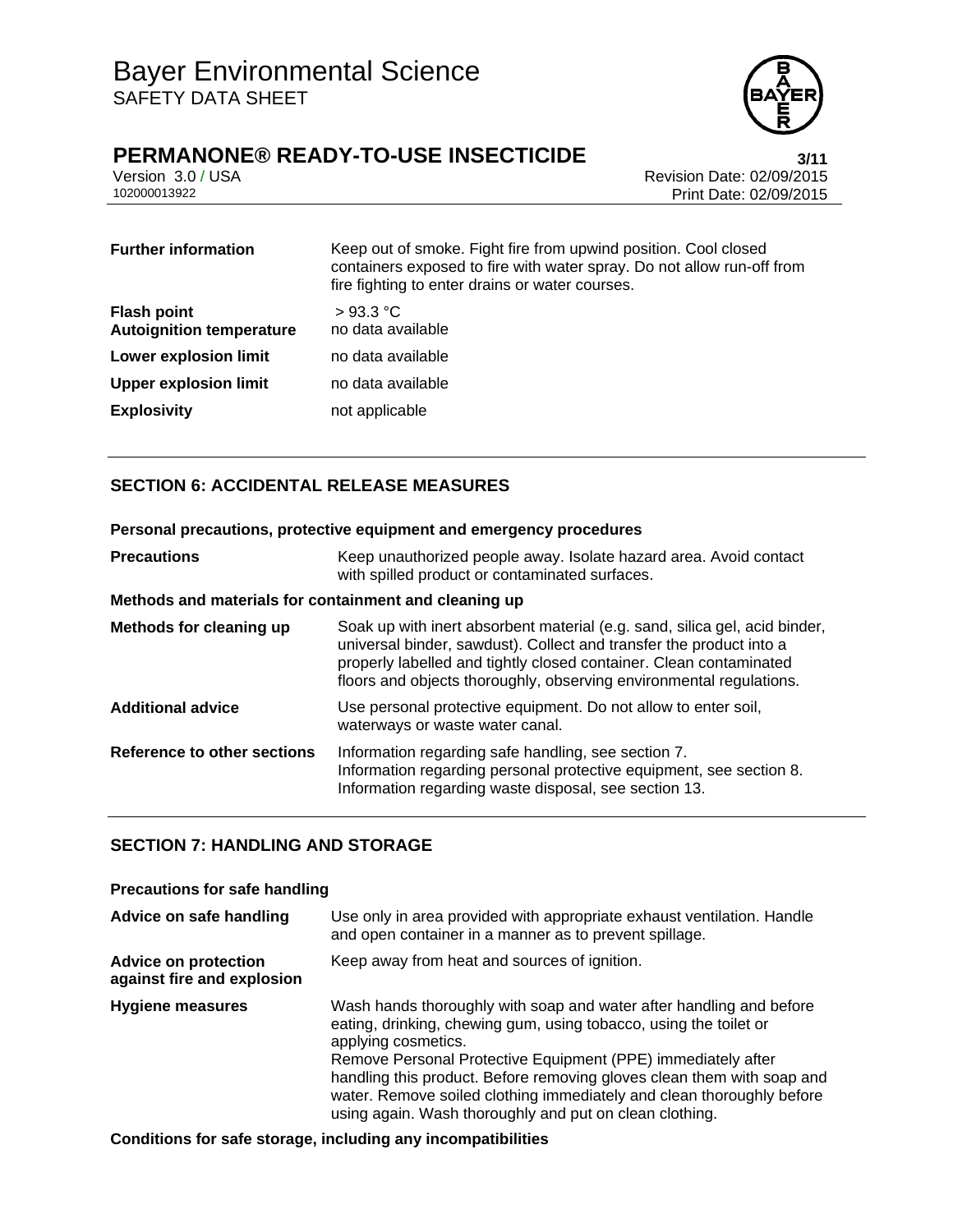

Version 3.0 / USA Revision Date: 02/09/2015<br>102000013922 Print Date: 02/09/2015 Print Date: 02/09/2015

## **Requirements for storage areas and containers**

Store in a cool, dry place and in such a manner as to prevent cross contamination with other crop protection products, fertilizers, food, and feed. Store in original container and out of the reach of children, preferably in a locked storage area.

## **SECTION 8: EXPOSURE CONTROLS/PERSONAL PROTECTION**

#### **Control parameters**

| <b>Components</b>                                                                  | <b>CAS-No.</b> | <b>Control parameters</b>       | <b>Update</b> | <b>Basis</b>       |
|------------------------------------------------------------------------------------|----------------|---------------------------------|---------------|--------------------|
| Permethrin                                                                         | 52645-53-1     | $5$ mg/m $3$<br>(TWA)           | 03 2014       | <b>ACGIH</b>       |
| Permethrin                                                                         | 52645-53-1     | $5$ mg/m $3$<br>(REL)           | 2010          | <b>NIOSH</b>       |
| Permethrin                                                                         | 52645-53-1     | $5$ mg/m $3$<br>(PEL)           | 02 2006       | OSHA <sub>Z1</sub> |
| Permethrin                                                                         | 52645-53-1     | $5 \text{ mg/m}$ 3<br>(TWA)     | 1989          | OSHA Z1A           |
| Permethrin                                                                         | 52645-53-1     | $5 \text{ mg/m}$<br>(TWA)       | 06 2008       | TN OEL             |
| Permethrin<br>(Particulate.)                                                       | 52645-53-1     | $50$ ug/m $3$<br>(ST ESL)       | 02 2013       | <b>TX ESL</b>      |
| Permethrin<br>(Particulate.)                                                       | 52645-53-1     | 5 <sub>ug</sub> /m3<br>(AN ESL) | 02 2013       | <b>TX ESL</b>      |
| Permethrin                                                                         | 52645-53-1     | $5$ mg/m $3$<br>(TWA PEL)       | 09 2013       | US CA OEL          |
| Permethrin                                                                         | 52645-53-1     | 10 mg/m3<br>(TWA)               |               | OES BCS*           |
| Piperonyl butoxide                                                                 | $51 - 03 - 6$  | 500 ppm<br>(TWA)                |               | OES BCS*           |
| Distillates (petroleum),<br>hydrotreated light paraffinic<br>(Inhalable fraction.) | 64742-55-8     | $5$ mg/m $3$<br>(TWA)           | 03 2014       | <b>ACGIH</b>       |
| Distillates (petroleum),<br>hydrotreated light paraffinic<br>(Mist.)               | 64742-55-8     | $5$ mg/m $3$<br>(REL)           | 2010          | <b>NIOSH</b>       |
| Distillates (petroleum),<br>hydrotreated light paraffinic<br>(Mist.)               | 64742-55-8     | $10$ mg/m $3$<br>(STEL)         | 2010          | <b>NIOSH</b>       |
| Distillates (petroleum),<br>hydrotreated light paraffinic<br>(Mist.)               | 64742-55-8     | $5$ mg/m $3$<br>(PEL)           | 02 2006       | OSHA <sub>Z1</sub> |
| Distillates (petroleum),<br>hydrotreated light paraffinic<br>(Mist.)               | 64742-55-8     | $5$ mg/m $3$<br>(TWA)           | 1989          | OSHA Z1A           |
| Distillates (petroleum),<br>hydrotreated light paraffinic<br>(Mist.)               | 64742-55-8     | $5 \text{ mg/m}$<br>(TWA)       | 06 2008       | TN OEL             |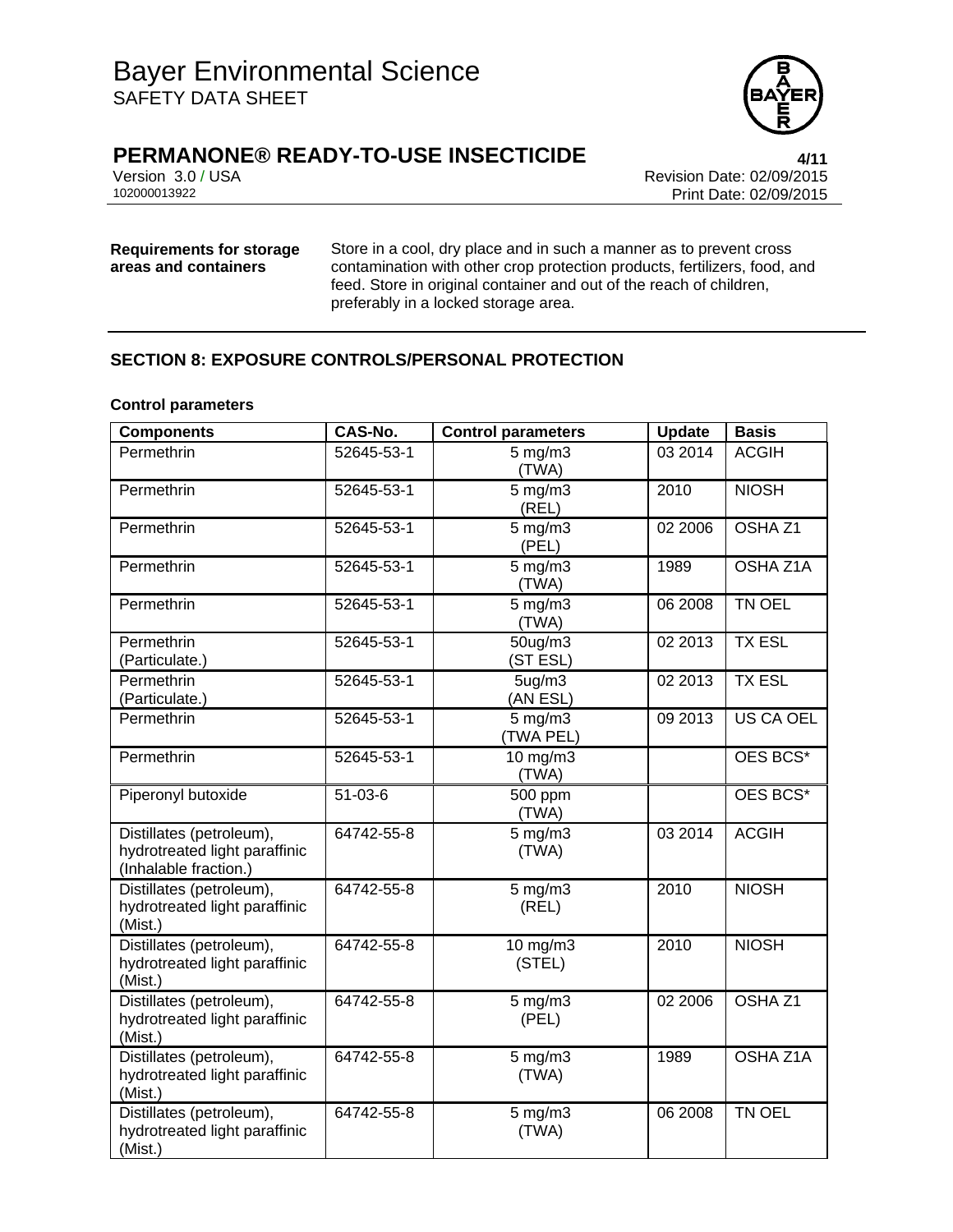

Version 3.0 / USA Revision Date: 02/09/2015<br>102000013922 Print Date: 02/09/2015 Print Date: 02/09/2015

| Distillates (petroleum),<br>hydrotreated light paraffinic            | 64742-55-8 | 1000ug/m3<br>(ST ESL)           | 07 2011 | TX ESL        |
|----------------------------------------------------------------------|------------|---------------------------------|---------|---------------|
| Distillates (petroleum),<br>hydrotreated light paraffinic            | 64742-55-8 | $100$ ug/m $3$<br>(AN ESL)      | 07 2011 | <b>TX ESL</b> |
| Distillates (petroleum),<br>hydrotreated light paraffinic<br>(Mist.) | 64742-55-8 | $5 \text{ mg/m}$ 3<br>(TWA PEL) | 08 2010 | US CA OEL     |

\*OES BCS: Internal Bayer CropScience "Occupational Exposure Standard"

#### **Exposure controls**

#### **Personal protective equipment**

In normal use and handling conditions please refer to the label and/or leaflet. In all other cases the following recommendations would apply.

| <b>Respiratory protection</b>      | When respirators are required, select NIOSH approved equipment<br>based on actual or potential airborne concentrations and in<br>accordance with the appropriate regulatory standards and/or industry<br>recommendations. |
|------------------------------------|---------------------------------------------------------------------------------------------------------------------------------------------------------------------------------------------------------------------------|
| <b>Hand protection</b>             | Chemical resistant nitrile rubber gloves                                                                                                                                                                                  |
| Eye protection                     | Safety glasses with side-shields                                                                                                                                                                                          |
| Skin and body protection           | Wear long-sleeved shirt and long pants and shoes plus socks.                                                                                                                                                              |
| <b>General protective measures</b> | Follow manufacturer's instructions for cleaning/maintaining PPE. If<br>no such instructions for washables, use detergent and warm/tepid<br>water.<br>Keep and wash PPE separately from other laundry.                     |

### **SECTION 9. PHYSICAL AND CHEMICAL PROPERTIES**

| Appearance                                              | beige to brown                         |
|---------------------------------------------------------|----------------------------------------|
| <b>Physical State</b>                                   | Liquid                                 |
| Odor                                                    | slight aromatic                        |
| <b>Odour Threshold</b>                                  | no data available                      |
| рH                                                      | $6.5 - 8.5$                            |
| <b>Vapor Pressure</b>                                   | no data available                      |
| Vapor Density (Air = 1)                                 | no data available                      |
| <b>Density</b>                                          | ca. 0.88 $g/cm^3$ at 20 °C             |
| <b>Evapouration rate</b>                                | no data available                      |
| <b>Boiling Point</b><br><b>Melting / Freezing Point</b> | no data available<br>no data available |
| <b>Water solubility</b>                                 | not applicable                         |
| <b>Minimum Ignition Energy</b>                          | not applicable                         |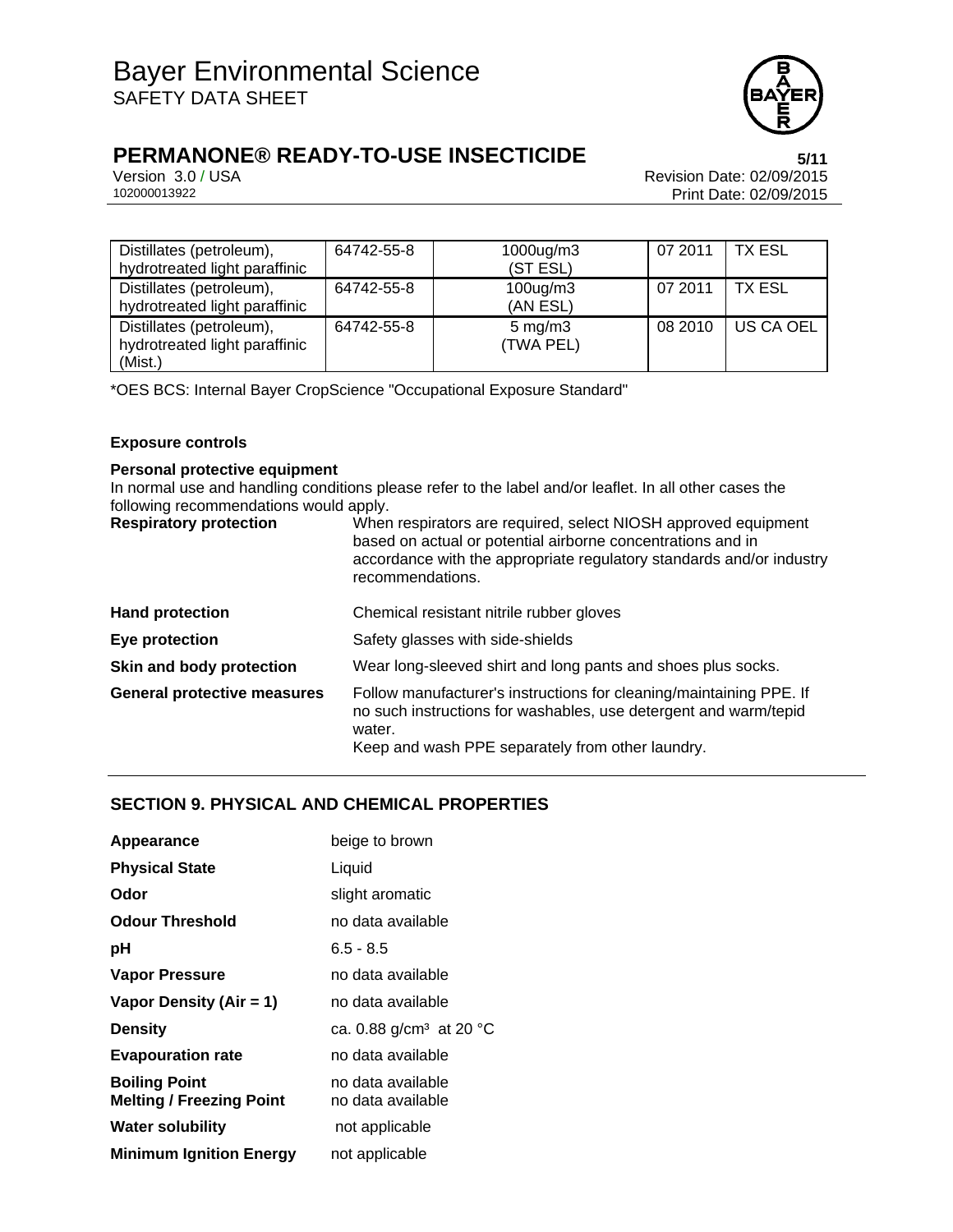

Version 3.0 / USA Revision Date: 02/09/2015<br>102000013922 Print Date: 02/09/2015 Print Date: 02/09/2015

| <b>Decomposition</b><br>temperature                   | no data available             |
|-------------------------------------------------------|-------------------------------|
| <b>Partition coefficient: n-</b><br>octanol/water     | not applicable                |
| <b>Viscosity</b>                                      | $21.2$ mPa.s                  |
| <b>Flash point</b><br><b>Autoignition temperature</b> | >93.3 °C<br>no data available |
| Lower explosion limit                                 | no data available             |
| <b>Upper explosion limit</b>                          | no data available             |
| <b>Explosivity</b>                                    | not applicable                |

## **SECTION 10: STABILITY AND REACTIVITY**

| <b>Reactivity</b>                            |                                                                          |
|----------------------------------------------|--------------------------------------------------------------------------|
| <b>Thermal decomposition</b>                 | no data available                                                        |
| <b>Chemical stability</b>                    | Stable under normal conditions.                                          |
| <b>Possibility of hazardous</b><br>reactions | No dangerous reaction known under conditions of normal use.              |
| <b>Conditions to avoid</b>                   | Heat, flames and sparks.<br>Extremes of temperature and direct sunlight. |
| Incompatible materials                       | Strong oxidizing agents, Strong reducing agents                          |
| <b>Hazardous decomposition</b><br>products   | No decomposition products expected under normal conditions of use.       |

### **SECTION 11: TOXICOLOGICAL INFORMATION**

| <b>Exposure routes</b>               | Skin contact, Ingestion, Inhalation, Eye contact                                                                                     |  |
|--------------------------------------|--------------------------------------------------------------------------------------------------------------------------------------|--|
| <b>Immediate Effects</b><br>Eye      | May cause mild irritation to eyes.                                                                                                   |  |
| <b>Skin</b>                          | Prolonged or frequently repeated skin contact may cause allergic<br>reactions in some individuals. Harmful if absorbed through skin. |  |
| Ingestion                            | Harmful if swallowed.                                                                                                                |  |
| <b>Inhalation</b>                    | May be harmful if inhaled.                                                                                                           |  |
| Information on toxicological effects |                                                                                                                                      |  |
| <b>Acute oral toxicity</b>           | LD50 (rat) $> 5,050$ mg/kg                                                                                                           |  |
| <b>Acute inhalation toxicity</b>     | $LC50$ (rat) $> 5.2$ mg/l                                                                                                            |  |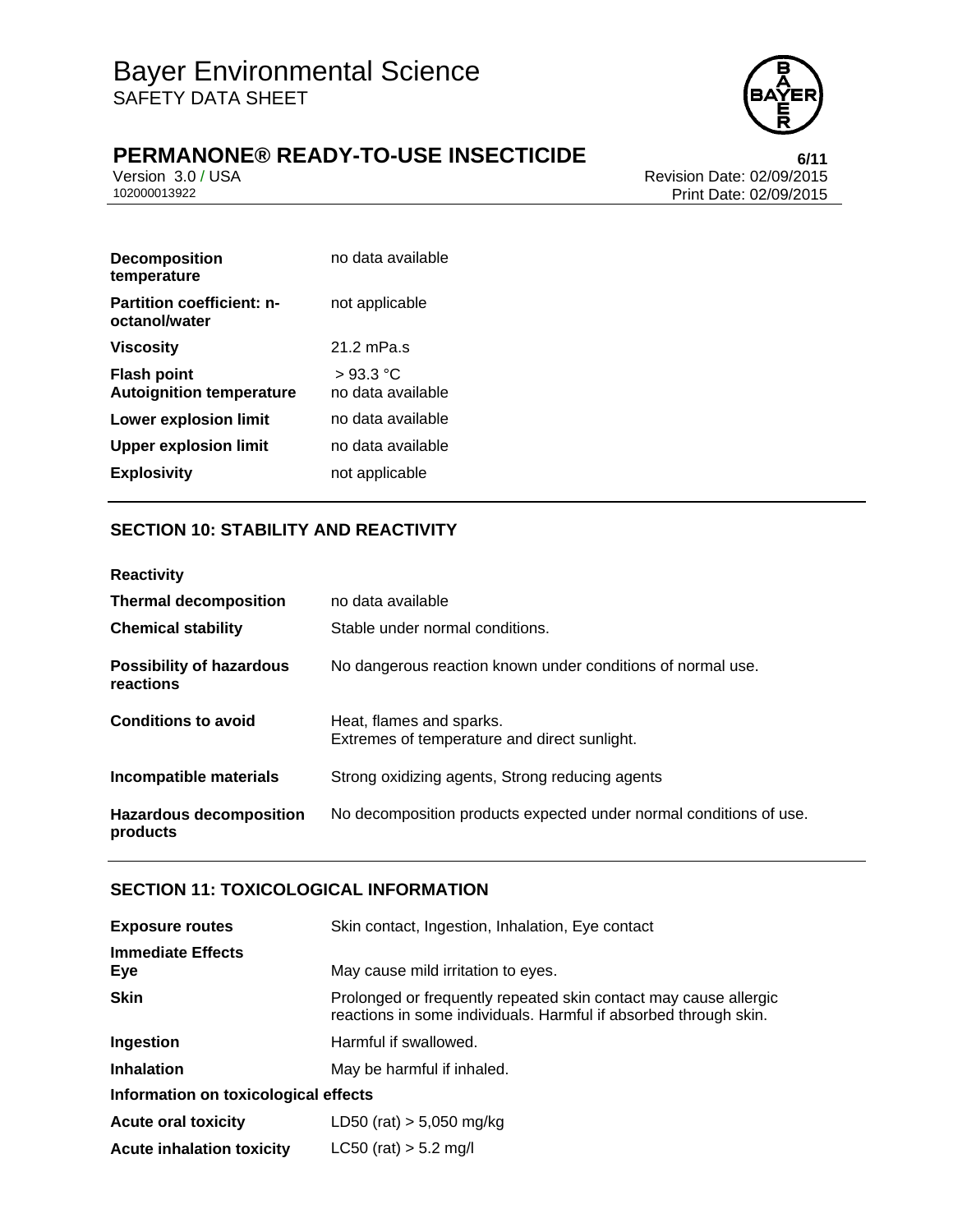

## **PERMANONE® READY-TO-USE INSECTICIDE**

Version 3.0 / USA Revision Date: 02/09/2015<br>102000013922<br>Print Date: 02/09/2015 Print Date: 02/09/2015

> Exposure time: 4 h Determined in the form of liquid aerosol.

 $LC50$  (rat)  $> 20.8$  mg/l Exposure time: 1 h Determined in the form of liquid aerosol. Extrapolated from the 4 hr LC50.

| <b>Acute dermal toxicity</b> | LD50 (rabbit) $> 2,020$ mg/kg  |  |
|------------------------------|--------------------------------|--|
| <b>Skin irritation</b>       | Slight irritation (rabbit)     |  |
| Eye irritation               | Minimally irritating. (rabbit) |  |
| Sensitisation                | Non-sensitizing. (guinea pig)  |  |

#### **Assessment repeated dose toxicity**

Permethrin did not cause specific target organ toxicity in experimental animal studies. Piperonyl butoxide did not cause specific target organ toxicity in experimental animal studies.

#### **Assessment Mutagenicity**

Permethrin was not mutagenic or genotoxic in a battery of in vitro and in vivo tests. Piperonyl butoxide was not mutagenic or genotoxic in a battery of in vitro and in vivo tests.

#### **Assessment Carcinogenicity**

Permethrin caused at high dose levels an increased incidence of tumours in mice in the following organ(s): liver, Lungs. The mechanism that triggers tumours in rodents is not relevant for the low exposures encountered under normal use conditions.

Piperonyl butoxide was not carcinogenic in lifetime feeding studies in rats and mice.

#### **ACGIH**

| Distillates (petroleum), hydrotreated light<br>paraffinic                                     | 64742-55-8                            | Group A2                                                                |
|-----------------------------------------------------------------------------------------------|---------------------------------------|-------------------------------------------------------------------------|
| <b>NTP</b>                                                                                    |                                       |                                                                         |
| Distillates (petroleum), hydrotreated light<br>paraffinic                                     | 64742-55-8                            | 1980                                                                    |
| <b>IARC</b>                                                                                   |                                       |                                                                         |
| Permethrin<br>Piperonyl butoxide<br>Distillates (petroleum), hydrotreated light<br>paraffinic | 52645-53-1<br>$51-03-6$<br>64742-55-8 | Overall evaluation: 3<br>Overall evaluation: 3<br>Overall evaluation: 1 |

#### **OSHA**

None.

#### **Assessment toxicity to reproduction**

Permethrin did not cause reproductive toxicity in a two-generation study in rats. Piperonyl butoxide did not cause reproductive toxicity in a two-generation study in rats.

#### **Assessment developmental toxicity**

Permethrin did not cause developmental toxicity in rats and rabbits.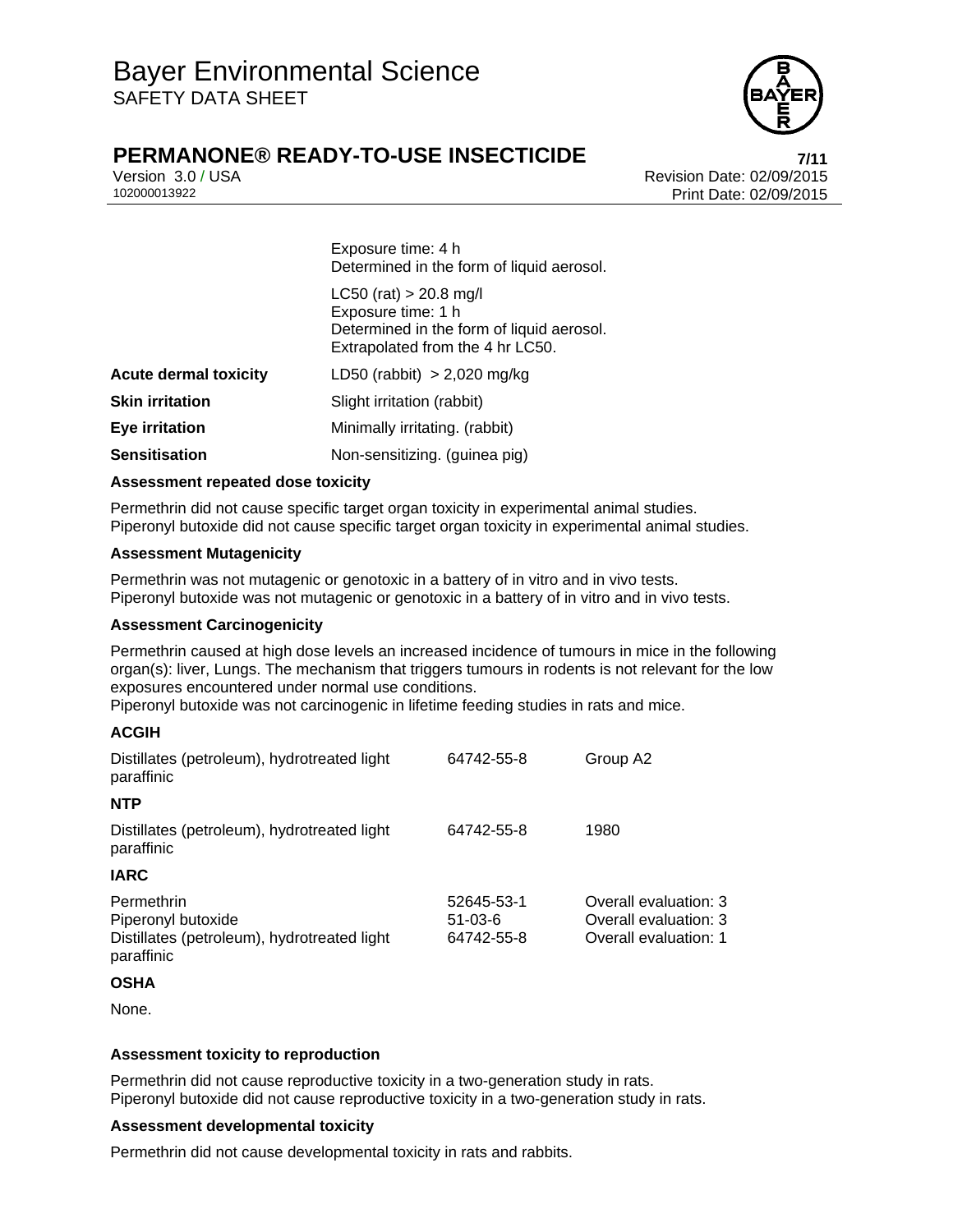

Version 3.0 / USA Revision Date: 02/09/2015<br>102000013922 Print Date: 02/09/2015 Print Date: 02/09/2015

Piperonyl butoxide did not cause developmental toxicity in rats and rabbits.

#### **Further information**

Only acute toxicity studies have been performed on the formulated product. The non-acute information pertains to the active ingredient(s).

## **SECTION 12: ECOLOGICAL INFORMATION**

| <b>Toxicity to fish</b>                     | LC50 (Poecilia reticulata (guppy)) 0.0076 mg/l<br>Exposure time: 96 h<br>The value mentioned relates to the active ingredient permethrin.                                                                                                                                                                                                                                                                         |
|---------------------------------------------|-------------------------------------------------------------------------------------------------------------------------------------------------------------------------------------------------------------------------------------------------------------------------------------------------------------------------------------------------------------------------------------------------------------------|
|                                             | LC50 (Cyprinodon variegatus (sheepshead minnow)) 3.94 mg/l<br>Exposure time: 96 h<br>The value mentioned relates to the active ingredient piperonyl butoxide.                                                                                                                                                                                                                                                     |
| <b>Toxicity to aquatic</b><br>invertebrates | EC50 (Daphnia magna (Water flea)) 0.00017 mg/l<br>Exposure time: 48 h<br>The value mentioned relates to the active ingredient permethrin.                                                                                                                                                                                                                                                                         |
|                                             | EC50 (Daphnia magna (Water flea)) 0.51 mg/l<br>Exposure time: 48 h<br>The value mentioned relates to the active ingredient piperonyl butoxide.                                                                                                                                                                                                                                                                    |
| <b>Toxicity to aquatic plants</b>           | EC50 (Algae) 0.5 mg/l<br>Exposure time: 72 h<br>The value mentioned relates to the active ingredient permethrin.                                                                                                                                                                                                                                                                                                  |
|                                             | $EC50$ (Algae) $> 9.1$ mg/l<br>Exposure time: 72 h<br>The value mentioned relates to the active ingredient piperonyl butoxide.                                                                                                                                                                                                                                                                                    |
| <b>Biodegradability</b>                     | Permethrin: ; not rapidly biodegradable<br>Piperonyl butoxide: ; not rapidly biodegradable                                                                                                                                                                                                                                                                                                                        |
| Koc                                         | Permethrin: Koc: 100000<br>Piperonyl butoxide: Koc: 399 - 830                                                                                                                                                                                                                                                                                                                                                     |
| <b>Bioaccumulation</b>                      | Permethrin: Bioconcentration factor (BCF) 300; Does not<br>bioaccumulate.<br>Piperonyl butoxide: ; Potential bioaccumulation                                                                                                                                                                                                                                                                                      |
| <b>Mobility in soil</b>                     | Permethrin: Immobile in soil<br>Piperonyl butoxide: Moderately mobile in soils                                                                                                                                                                                                                                                                                                                                    |
| <b>Environmental precautions</b>            | Do not allow to get into surface water, drains and ground water.<br>Do not apply when weather conditions favor runoff or drift.<br>Drift and runoff from treated areas may be hazardous to aquatic<br>organisms in adjacent sites.<br>Do not contaminate surface or ground water by cleaning equipment or<br>disposal of wastes, including equipment wash water.<br>Apply this product as specified on the label. |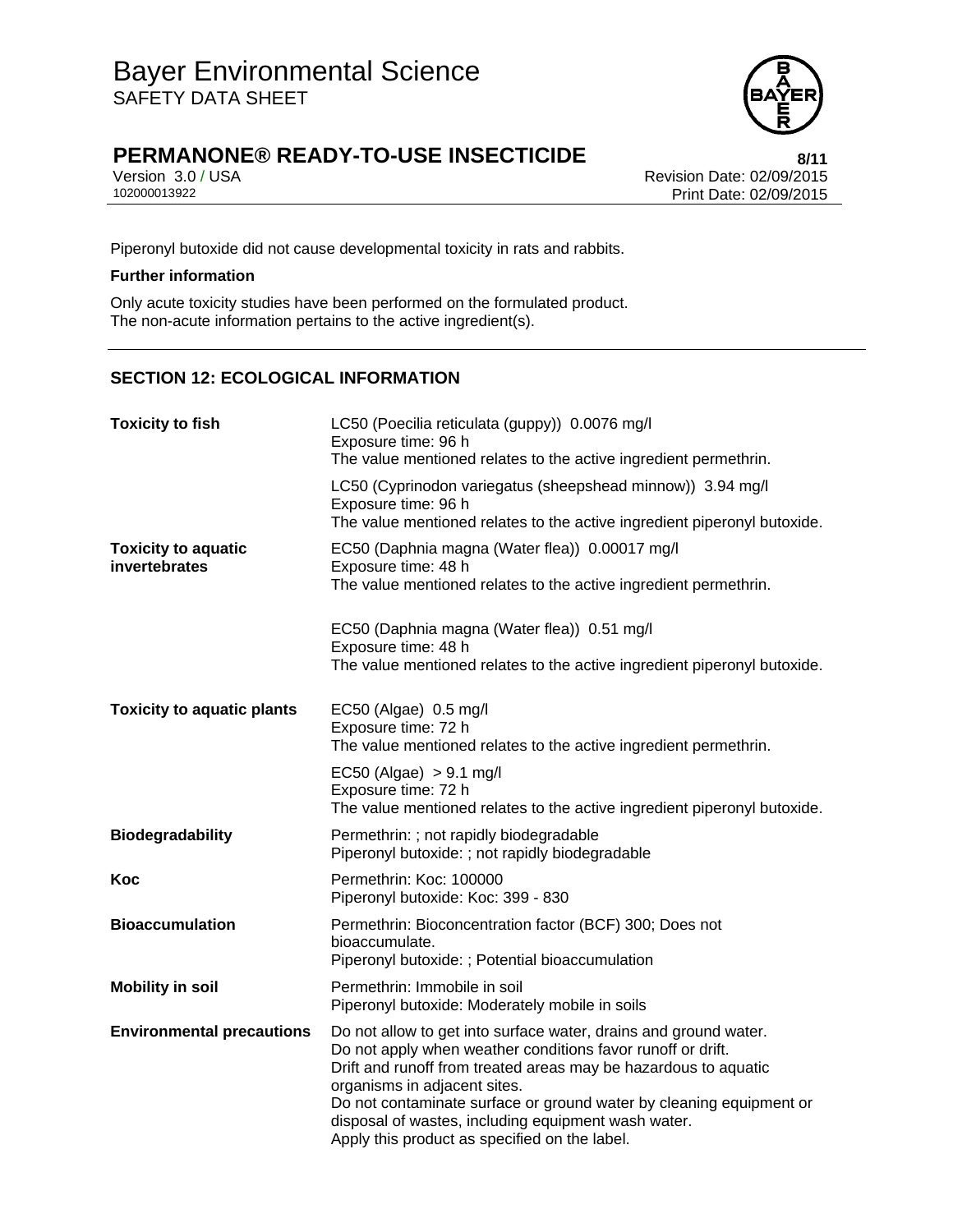

Version 3.0 / USA Revision Date: 02/09/2015<br>102000013922 Print Date: 02/09/2015 Print Date: 02/09/2015

> Do not apply this product or allow it to drift to blooming crops or weeds if bees are visiting the treatment area.

## **SECTION 13: DISPOSAL CONSIDERATIONS**

#### **Waste treatment methods**

| <b>Product</b>                | Pesticide, spray mixture or rinse water that cannot be used according to<br>label instructions may be disposed of on site or at an approved waste<br>disposal facility.                                                                                                                                                                                                                                |
|-------------------------------|--------------------------------------------------------------------------------------------------------------------------------------------------------------------------------------------------------------------------------------------------------------------------------------------------------------------------------------------------------------------------------------------------------|
| <b>Contaminated packaging</b> | Triple rinse containers.<br>Puncture container to avoid re-use.<br>Dispose of empty container in a sanitary landfill or by incineration, or, if<br>allowed by State/Provincial and local authorities, by burning.<br>If burned, stay out of smoke.<br>Follow advice on product label and/or leaflet.                                                                                                   |
| <b>RCRA Information</b>       | Characterization and proper disposal of this material as a special or<br>hazardous waste is dependent upon Federal, State and local laws and<br>are the user's responsibility. RCRA classification may apply.<br>When and if this material is determined to be a waste, if discarded, this<br>material may carry RCRA waste code(s) NON-RCRA.<br>State and local laws may vary and must be considered. |

## **SECTION 14: TRANSPORT INFORMATION**

| 49CFR                    | Not dangerous goods / not hazardous material           |  |
|--------------------------|--------------------------------------------------------|--|
| <b>IMDG</b>              |                                                        |  |
| UN number                | 3082                                                   |  |
| Class                    | 9                                                      |  |
| Packaging group          | Ш                                                      |  |
| Marine pollutant         | YES                                                    |  |
| Proper shipping name     | ENVIRONMENTALLY HAZARDOUS SUBSTANCE, LIQUID,           |  |
|                          | N.O.S.                                                 |  |
|                          | (PERMETHRIN, PIPERONYL BUTOXIDE SOLUTION)              |  |
| <b>IATA</b>              |                                                        |  |
| UN number                | 3082                                                   |  |
| Class                    | 9                                                      |  |
| Packaging group          | Ш                                                      |  |
| Environm. Hazardous Mark | <b>YES</b>                                             |  |
| Proper shipping name     | ENVIRONMENTALLY HAZARDOUS SUBSTANCE, LIQUID,<br>N.O.S. |  |
|                          | (PERMETHRIN, PIPERONYL BUTOXIDE SOLUTION)              |  |

This transportation information is not intended to convey all specific regulatory information relating to this product. It does not address regulatory variations due to package size or special transportation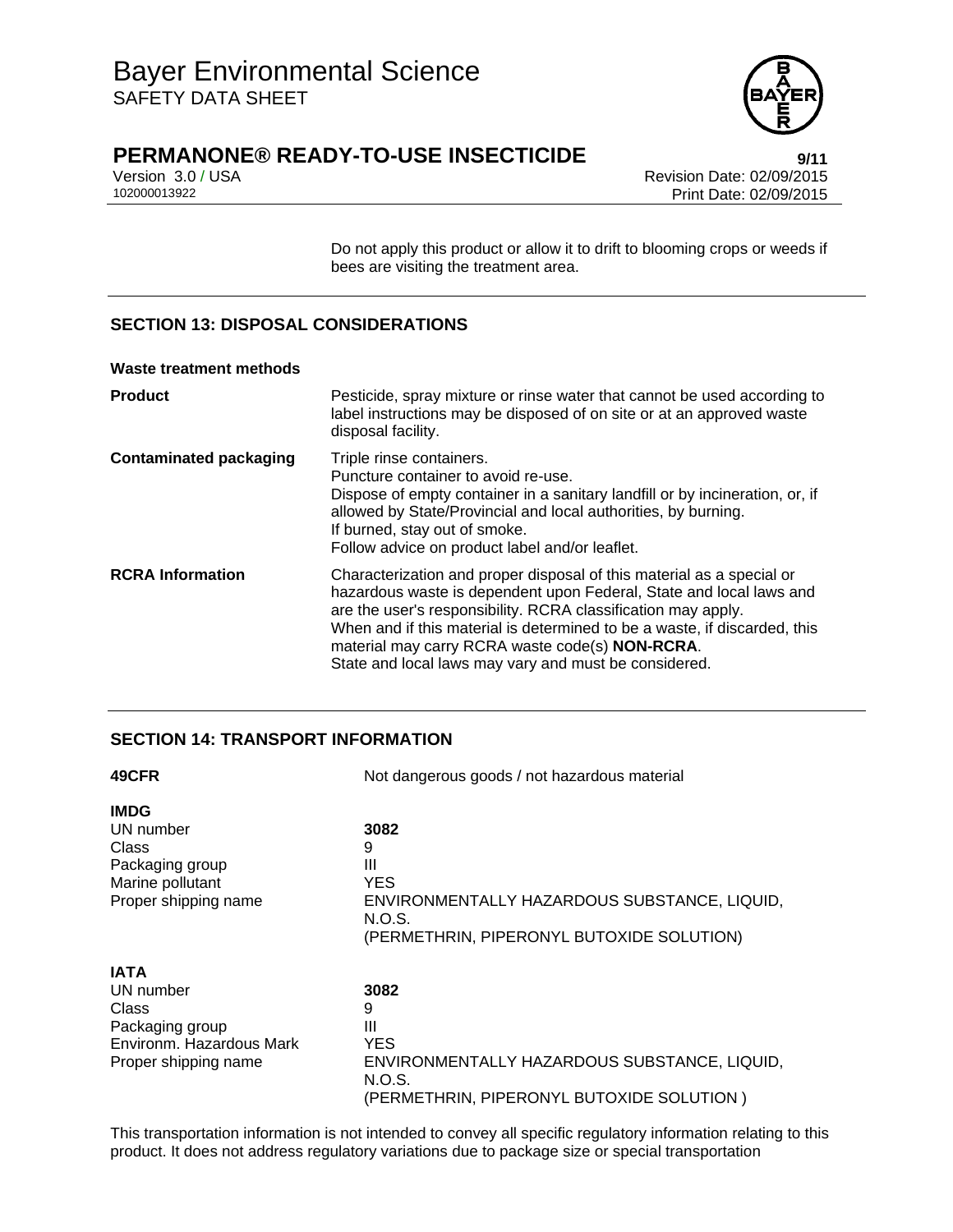

## **PERMANONE® READY-TO-USE INSECTICIDE 10/11**

Version 3.0 / USA Revision Date: 02/09/2015 102000013922 Print Date: 02/09/2015

requirements.

Freight Classification: INSECTICIDES OR FUNGICIDES, N.O.I., OTHER THAN POISON

#### **SECTION 15: REGULATORY INFORMATION**

**EPA Registration No.** 432-1277 **US Federal Regulations TSCA list** Piperonyl butoxide 51-03-6 Distillates (petroleum), hydrotreated light paraffinic 64742-55-8 **US. Toxic Substances Control Act (TSCA) Section 12(b) Export Notification (40 CFR 707, Subpt D)** None. **SARA Title III - Section 302 - Notification and Information** None. **SARA Title III - Section 313 - Toxic Chemical Release Reporting** Permethrin 1.0% Piperonyl butoxide and the state of the 51-03-6 1.0% and the state of the state of the state of the state of the state of the state of the state of the state of the state of the state of the state of the state of the state **US States Regulatory Reporting CA Prop65** This product does not contain any substances known to the State of California to cause cancer. This product does not contain any substances known to the State of California to cause reproductive harm. **US State Right-To-Know Ingredients** Permethrin 52645-53-1 NJ, RI Piperonyl butoxide 51-03-6 NJ, RI Distillates (petroleum), hydrotreated light 64742-55-8 CA, MN paraffinic **Canadian Regulations Canadian Domestic Substance List**  None. **Environmental CERCLA**  None. **Clean Water Section 307 Priority Pollutants**  None. **Safe Drinking Water Act Maximum Contaminant Levels**  Permethrin 52645-53-1 **International Regulations European Inventory of Existing Commercial Substances (EINECS)**  Permethrin 52645-53-1